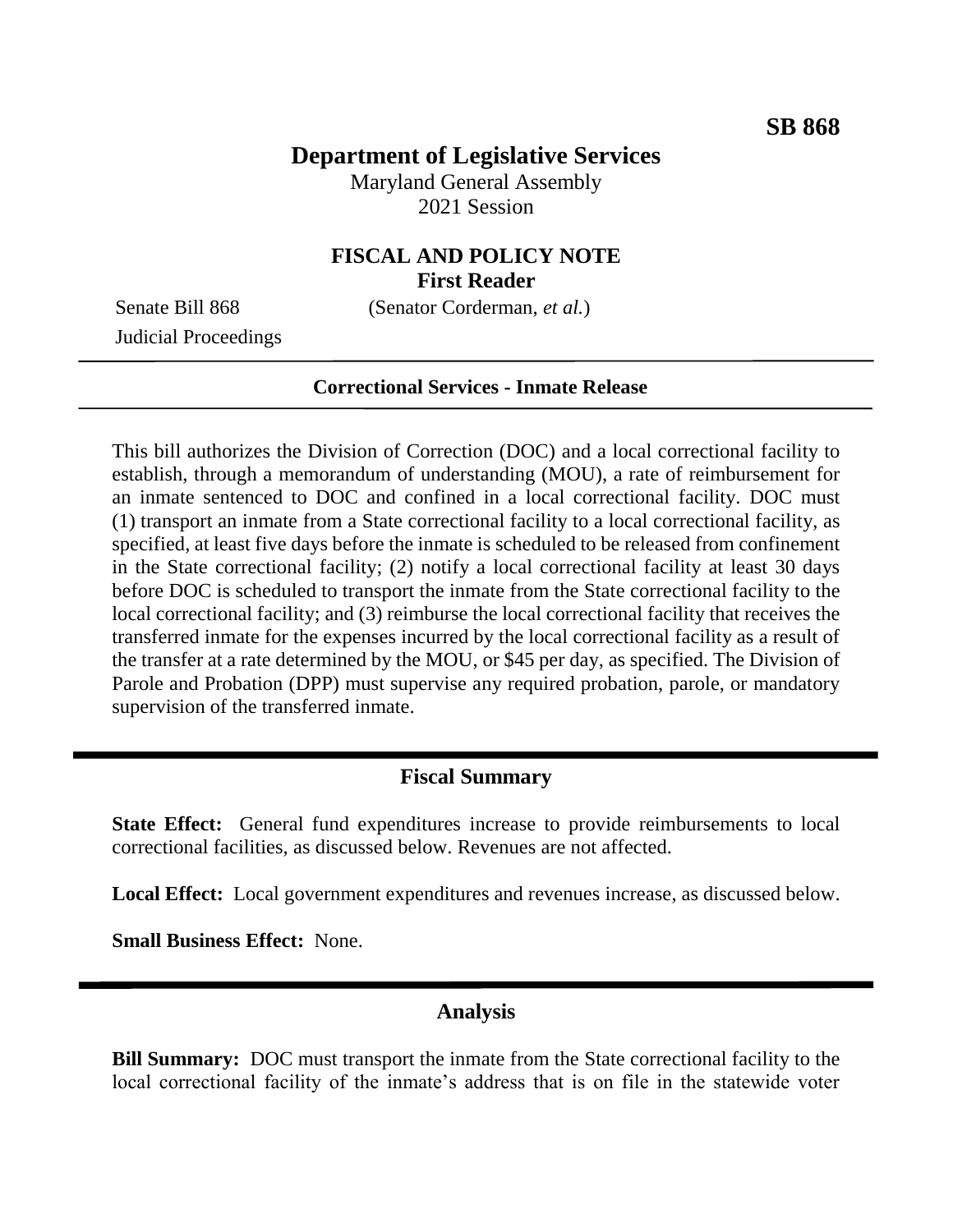registration list or last known residence before incarceration, as determined by the decennial census. If that address is unavailable, DOC must transport the inmate from the State correctional facility to the local correctional facility of the inmate's address that is listed on a REAL ID Act-compliant identification (ID) card or driver's license or recorded by the correctional facility at the time the inmate entered the correctional facility.

## **Current Law:**

*Release Plans:* The Commissioner of Correction must adopt regulations (1) establishing a release plan for inmates upon release from confinement in a State correctional facility to help identify resources to assist inmates following release, including the provision of transportation from the facility for an inmate upon release and (2) implementing provisions concerning issuance of an ID card to inmates on release from confinement in a State correctional facility. The Commissioner of Correction must issue an ID card to an inmate before release from confinement in a State correctional facility.

The Code of Maryland Regulations (COMAR) specifies that, when feasible, a parole release plan must be completed before a parole hearing. A release plan must include the name of the parolee's employer or evidence of other legitimate means of financial support, the location at which the parolee will reside, and the nature of any community services necessary to meet the special needs of the parolee. In addition, COMAR specifies the following elements of a release plan:

- evidence must be furnished to the Maryland Parole Commission (MPC) that the prospective parolee will be legitimately employed following release; however, the employment requirement may be waived by MPC where circumstances warrant a waiver;
- assurance should be given that necessary aftercare will be available to parolees who are ill or who have any other demonstrated problems in which special treatment may be necessary;
- parolees must be allowed, in the discretion of MPC, to return to their homes, or to go elsewhere, upon such terms and conditions as MPC prescribes; and
- gradual release may be completed through a community-based treatment facility (*i.e.*, halfway house). (MPC may require such placement as a step in the release process.)

*Per Diem Rates:* Counties pay the full cost of incarceration for people in their facilities for the first 12 months of the sentence. A \$45 *per diem* State grant is provided to each county for each day between 12 and 18 months that a sentenced inmate is confined in a local detention center. Counties receive an additional \$45 per day grant for (1) inmates who have been sentenced to the custody of the State but are confined in a local facility and (2) inmates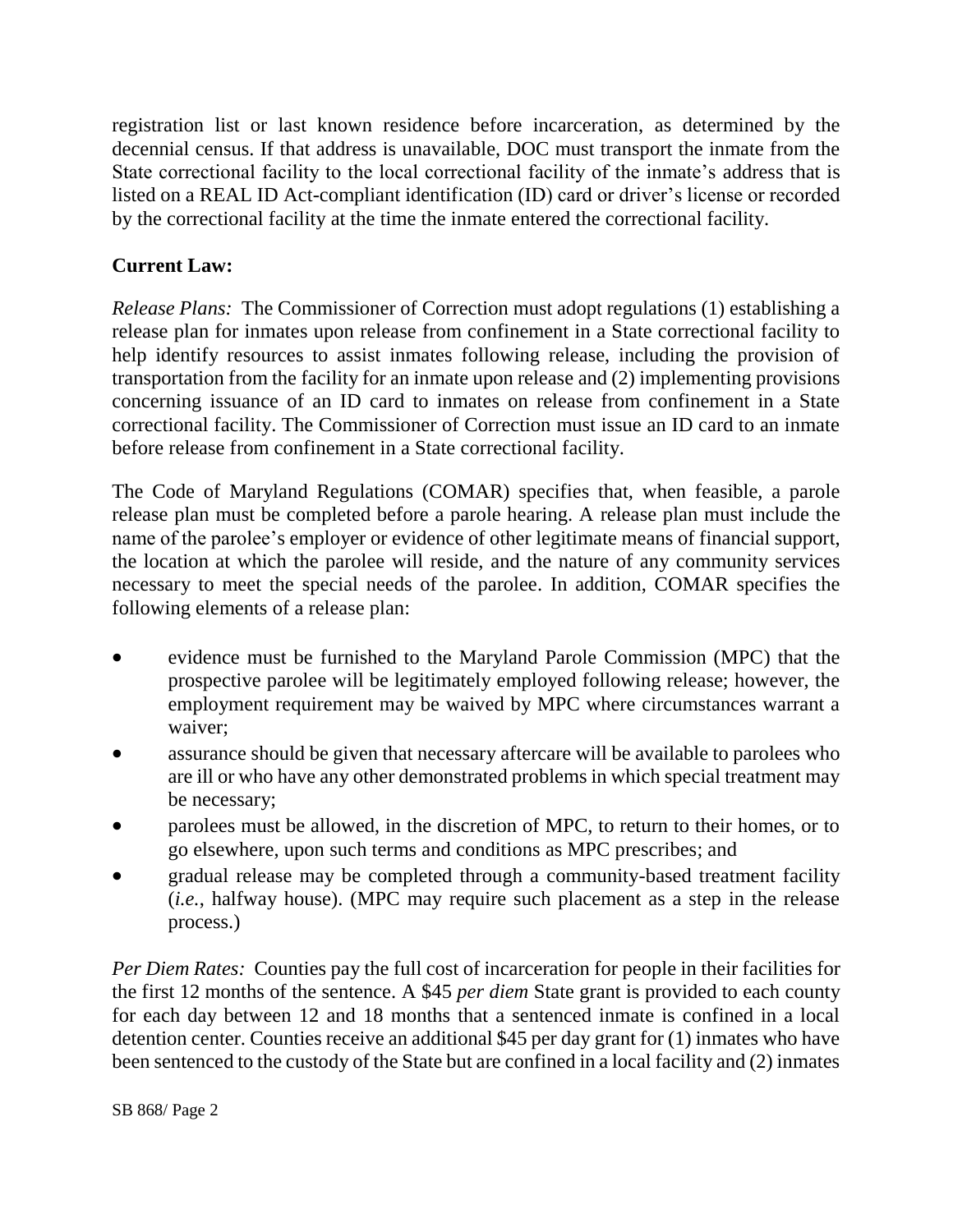who have been sentenced to the jurisdiction of DOC and received reentry or other pre-release programming and services from a local correctional facility.

**State Expenditures:** General fund expenditures increase to reimburse local governments as required by the bill. The increase in costs to provide reimbursements, which cannot be reliably estimated at this time, depends on (1) if an MOU exists and the rate of reimbursement established through the MOU between DOC and a local correctional facility and (2) the number of inmates transferred to local correctional facilities as a result of the bill.

The Department of Public Safety and Correctional Services advises that it does not have any access to residence information provided to the U.S. Census Bureau, as that information is confidential under Title 13 of the U.S. Code, and any disclosure of individually identifying information is prohibited.

In addition, DOC advises that the bill's requirements conflict with best practices related to reentry and has operational impacts on DOC. There are three primary ways for an inmate to be released from confinement: parole; mandatory supervision release; and expiration of sentence.

*Parole:* An inmate who is paroled must provide a "home plan" to the inmate's case manager, which is then investigated and approved by DPP prior to the parolee's release. Currently, the inmate is transferred to the hub closest to *the inmate's intended residency* prior to release. Under the bill, DOC is required to transport an inmate to a local correctional facility based on prior documented information for the inmate, regardless of the inmate's *intended residency*.

*Mandatory Supervision Release:* Case management works with such inmates to identify a "home plan" prior to release. Similar to an inmate released on parole, the inmate is transferred to the hub closest to the inmate's *intended residency*.

*Expiration of Sentence:* These inmates are released after having served their entire court-ordered sentence. The majority of such inmates will not be completing the terms of their sentence under supervision, so they are under no obligation to report the location of their intended residency prior to release. Such inmates could inform case management and be transferred to the hub closest to their intended residency prior to release; however, they typically do not and are released from the hub closest to the correctional facility in which they are confined.

**Local Revenues:** Local revenues from reimbursements from the State increase depending on (1) the rate of reimbursement established through an MOU between DOC and the local correctional facility for the jurisdiction (or if no MOU exists, the \$45 per day *per diem* rate